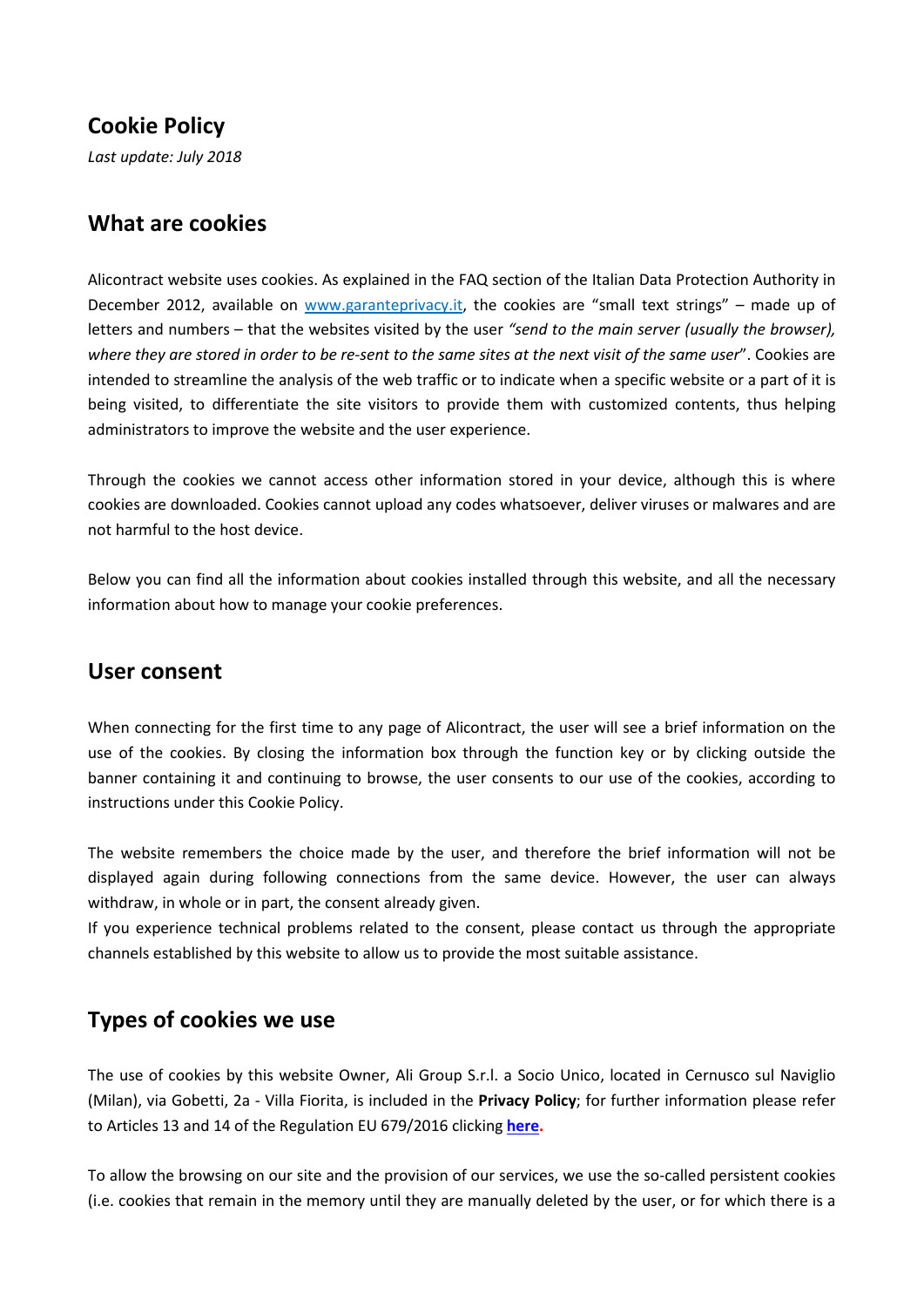long-term expiration date) and the so-called session cookies, which are not permanently stored on the host computer and are automatically removed by closing the browser.

We use different types of cookies - with specific functions - that can be classified as:

**FIRST-PARTY COOKIES, I.E. DIRECTLY RELEASED BY THIS WEBSITE TYPE OF COOKIE PURPOSE** Technical/sessional Technical/navigational *(To release this kind of cookie the consent is not needed)* Essential for the proper function of our website and enable the user to navigate and display the content. Their eventual deactivation would cause malfunctions of the website. Typically, such cookies are required to keep the browsing session open or to allow the user's access to restricted areas of the site. Also, they can temporarily memorize the content inserted during filling out a form and allow the user to return to a previous page during the same session. Technical/functional *(To release this kind of cookie the consent is not needed)* They allow the user to make the most of the peculiarities of the site and benefit from a more comfortable navigation. If these cookies are enabled the navigation on the site works in an ideal way; users can anyway choose not to allow the activation of these cookies on the device. In general, cookies of this type also store the language of the content the user previously set, and (for a limited period of time) also store the items in the shopping cart if the user closes the session before the purchase is finalized. Technical/consent *(To release this kind of cookie the consent is not needed)* This cookie keeps track of the consent already given by the user on the use of cookies, in order not to repeat, at subsequent visits, the brief information on cookies and the consent request.  **THIRD-PARTY COOKIES, I.E. RELEASED BY OTHER WEBSITES TYPE OF COOKIE PURPOSE** Statistical/analytical *(To release this kind of cookie the consent is needed)* Used to collect information on the steps made by the user during the browsing of the website. This information is analyzed in aggregate form for statistical purposes. They are not required, but they are a great help for us because they allow us to improve the content and services according to the specifications that derive from the statistical analysis.

### **Third-party cookies**

When browsing on this website users may receive both cookies from us, and cookies from third parties, that may set cookies on the users' devices on our behalf in order to provide their services.

The third-party cookies allow us to better understand the users' browsing habits. For example, these cookies are used to gather advertising information and personalize content, but also for statistical purposes and to evaluate the users' interest in a specific content or service. Detailed information on these cookies is available in the tables below and on the third parties' websites.